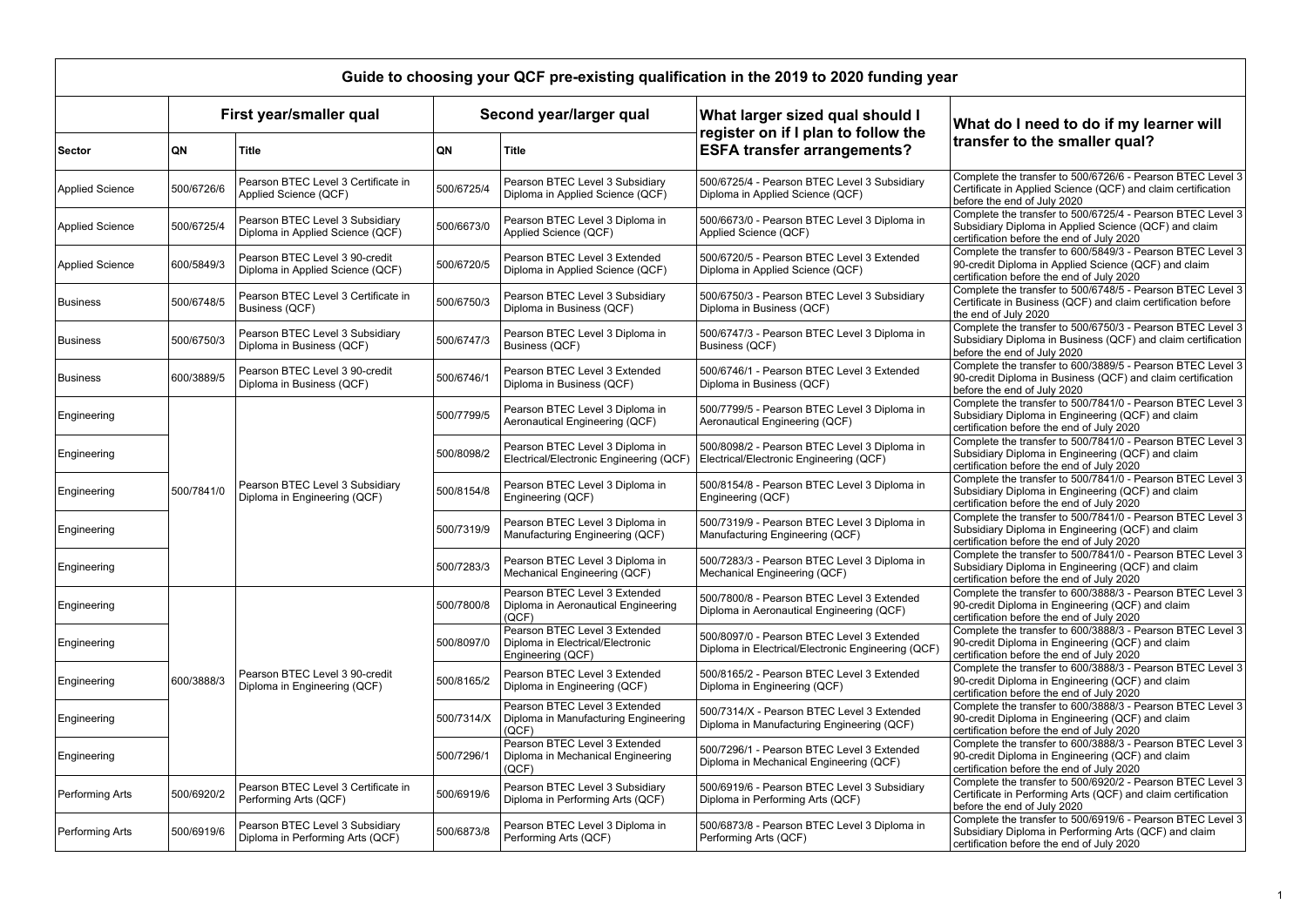## **What do I need to do if my learner will sfer to the smaller qual?**

Lete the transfer to  $600/3953/X$  - Pearson BTEC Level redit Diploma in Performing Arts (QCF) and claim cation before the end of July 2020

lete the transfer to  $500/7333/3$  - Pearson BTEC Level 3 cate in Art and Design (QCF) and claim certification the end of July 2020

lete the transfer to 500/9316/2 - Pearson BTEC Level 3 cate in Health and Social Care (QCF) and claim cation before the end of July 2020

lete the transfer to 500/9317/4 - Pearson BTEC Level 3 diary Diploma in Health and Social Care (QCF) and certification before the end of July 2020

lete the transfer to 600/6178/9 - Pearson BTEC Level 3 dit Diploma in Health and Social Care (QCF) and claim cation before the end of July 2020

lete the transfer to 500/9148/7 - Pearson BTEC Level 3 cate in IT (QCF) and claim certification before the end  $,2020$ 

Lete the transfer to  $500/6753/9$  - Pearson BTEC Level 3 cate in Sport (QCF) and claim certification before the July 2020

lete the transfer to 500/6751/5 - Pearson BTEC Level 3 diary Diploma in Sport (QCF) and claim certification the end of July 2020

lete the transfer to 600/3931/0 - Pearson BTEC Level 3 dit Diploma in Sport (QCF) and claim certification the end of July 2020

lete the transfer to 500/8237/1 - Pearson BTEC Level 3 cate in Agriculture (QCF) and claim certification before d of July 2020

lete the transfer to 601/1097/1 - Pearson BTEC Level 3 dit Diploma in Agriculture (QCF) and claim certification the end of July 2020

lete the transfer to 500/8380/6 - Pearson BTEC Level 3 cate in Animal Management (QCF) and claim cation before the end of July 2020

lete the transfer to 500/8243/7 - Pearson BTEC Level 3 diary Diploma in Animal Management (QCF) and claim  $c$ ation before the end of July 2020

Lete the transfer to  $601/0563/X$  - Pearson BTEC Level redit Diploma in Animal Management (QCF) and claim ation before the end of July 2020

lete the transfer to 500/7138/5 - Pearson BTEC Level 3 cate in Construction and the Built Environment (QCF) aim certification before the end of July 2020

lete the transfer to  $500/7140/3$  - Pearson BTEC Level 3 diary Diploma in Construction and the Built  $n$ ment (QCF) and claim certification before the end of

 $20<sub>20</sub>$ 

lete the transfer to  $601/1095/8$  - Pearson BTEC Level 3 dit Diploma in Construction and the Built Environment and claim certification before the end of July 2020

| Guide to choosing your QCF pre-existing qualification in the 2019 to 2020 funding year |                         |                                                                                               |                         |                                                                                               |                                                                                                            |                                        |  |  |
|----------------------------------------------------------------------------------------|-------------------------|-----------------------------------------------------------------------------------------------|-------------------------|-----------------------------------------------------------------------------------------------|------------------------------------------------------------------------------------------------------------|----------------------------------------|--|--|
| <b>Sector</b>                                                                          | First year/smaller qual |                                                                                               | Second year/larger qual |                                                                                               | What larger sized qual should I                                                                            | What                                   |  |  |
|                                                                                        | QN                      | <b>Title</b>                                                                                  | QN                      | <b>Title</b>                                                                                  | register on if I plan to follow the<br><b>ESFA transfer arrangements?</b>                                  | trans                                  |  |  |
| Performing Arts                                                                        | 600/3953/X              | Pearson BTEC Level 3 90-credit<br>Diploma in Performing Arts (QCF)                            | 500/6872/6              | Pearson BTEC Level 3 Extended<br>Diploma in Performing Arts (QCF)                             | 500/6872/6 - Pearson BTEC Level 3 Extended<br>Diploma in Performing Arts (QCF)                             | Comple<br>3 90-cr<br>certifica         |  |  |
| Art and Design                                                                         | 500/7333/3              | Pearson BTEC Level 3 Certificate in Art<br>and Design (QCF)                                   | 500/7144/0              | Pearson BTEC Level 3 Subsidiary<br>Diploma in Art and Design (QCF)                            | 500/7144/0 - Pearson BTEC Level 3 Subsidiary<br>Diploma in Art and Design (QCF)                            | Comple<br>Certific<br>before           |  |  |
| <b>Health and Social</b><br>Care                                                       | 500/9316/2              | Pearson BTEC Level 3 Certificate in<br>Health and Social Care (QCF)                           | 500/9317/4              | Pearson BTEC Level 3 Subsidiary<br>Diploma in Health and Social Care<br>(QCF)                 | 500/9317/4 - Pearson BTEC Level 3 Subsidiary<br>Diploma in Health and Social Care (QCF)                    | Comple<br>Certific<br>certifica        |  |  |
| <b>Health and Social</b><br>Care                                                       | 500/9317/4              | Pearson BTEC Level 3 Subsidiary<br>Diploma in Health and Social Care<br>(QCF)                 | 500/9465/8              | Pearson BTEC Level 3 Diploma in<br>Health and Social Care (QCF)                               | 500/9465/8 - Pearson BTEC Level 3 Diploma in<br>Health and Social Care (QCF)                               | Comple<br>Subsid<br>claim c            |  |  |
| <b>Health and Social</b><br>Care                                                       | 600/6178/9              | Pearson BTEC Level 3 90-credit<br>Diploma in Health and Social Care<br>(QCF)                  | 500/9501/8              | Pearson BTEC Level 3 Extended<br>Diploma in Health and Social Care<br>(QCF)                   | 500/9501/8 - Pearson BTEC Level 3 Extended<br>Diploma in Health and Social Care (QCF)                      | Comple<br>90-creo<br>certifica         |  |  |
| IТ                                                                                     | 500/9148/7              | Pearson BTEC Level 3 Certificate in IT<br>(QCF)                                               | 500/9147/5              | Pearson BTEC Level 3 Subsidiary<br>Diploma in IT (QCF)                                        | 500/9147/5 - Pearson BTEC Level 3 Subsidiary<br>Diploma in IT (QCF)                                        | Comple<br>Certific<br>of July          |  |  |
| Sport                                                                                  | 500/6753/9              | Pearson BTEC Level 3 Certificate in<br>Sport (QCF)                                            | 500/6751/5              | Pearson BTEC Level 3 Subsidiary<br>Diploma in Sport (QCF)                                     | 500/6751/5 - Pearson BTEC Level 3 Subsidiary<br>Diploma in Sport (QCF)                                     | Comple<br>Certific<br>end of           |  |  |
| Sport                                                                                  | 500/6751/5              | Pearson BTEC Level 3 Subsidiary<br>Diploma in Sport (QCF)                                     | 500/6755/2              | Pearson BTEC Level 3 Diploma in<br>Sport (QCF)                                                | 500/6755/2 - Pearson BTEC Level 3 Diploma in<br>Sport (QCF)                                                | Comple<br>Subsid<br>before             |  |  |
| Sport                                                                                  | 600/3931/0              | Pearson BTEC Level 3 90-credit<br>Diploma in Sport (QCF)                                      | 500/6764/3              | Pearson BTEC Level 3 Extended<br>Diploma in Sport (QCF)                                       | 500/6764/3 - Pearson BTEC Level 3 Extended<br>Diploma in Sport (QCF)                                       | Comple<br>90-creo<br>before            |  |  |
| <b>Agriculture</b>                                                                     | 500/8237/1              | Pearson BTEC Level 3 Certificate in<br>Agriculture (QCF)                                      | 500/8242/5              | Pearson BTEC Level 3 Subsidiary<br>Diploma in Agriculture (QCF)                               | 500/8242/5 - Pearson BTEC Level 3 Subsidiary<br>Diploma in Agriculture (QCF)                               | Comple<br>Certific<br>the end          |  |  |
| Agriculture                                                                            | 601/1097/1              | Pearson BTEC Level 3 90-credit<br>Diploma in Agriculture (QCF)                                | 500/8301/6              | Pearson BTEC Level 3 Extended<br>Diploma in Agriculture (QCF)                                 | 500/8301/6 - Pearson BTEC Level 3 Extended<br>Diploma in Agriculture (QCF)                                 | Comple<br>90-creo<br>before            |  |  |
| Animal Management                                                                      | 500/8380/6              | Pearson BTEC Level 3 Certificate in<br>Animal Management (QCF)                                | 500/8243/7              | Pearson BTEC Level 3 Subsidiary<br>Diploma in Animal Management (QCF)                         | 500/8243/7 - Pearson BTEC Level 3 Subsidiary<br>Diploma in Animal Management (QCF)                         | Comple<br>Certific<br>certifica        |  |  |
| Animal Management                                                                      | 500/8243/7              | Pearson BTEC Level 3 Subsidiary<br>Diploma in Animal Management (QCF)                         | 500/8311/9              | Pearson BTEC Level 3 Diploma in<br>Animal Management (QCF)                                    | 500/8311/9 - Pearson BTEC Level 3 Diploma in<br>Animal Management (QCF)                                    | Comple<br>Subsid<br>certifica          |  |  |
| Animal Management                                                                      | 601/0563/X              | Pearson BTEC Level 3 90-credit<br>Diploma in Animal Management (QCF)                          | 500/8265/6              | Pearson BTEC Level 3 Extended<br>Diploma in Animal Management (QCF)                           | 500/8265/6 - Pearson BTEC Level 3 Extended<br>Diploma in Animal Management (QCF)                           | Comple<br>3 90-cr<br>certifica         |  |  |
| Construction and the<br><b>Built Environment</b>                                       | 500/7138/5              | Pearson BTEC Level 3 Certificate in<br>Construction and the Built Environment<br>(QCF)        | 500/7140/3              | Pearson BTEC Level 3 Subsidiary<br>Diploma in Construction and the Built<br>Environment (QCF) | 500/7140/3 - Pearson BTEC Level 3 Subsidiary<br>Diploma in Construction and the Built Environment<br>(QCF) | Comple<br>Certific<br>and cla          |  |  |
| Construction and the<br><b>Built Environment</b>                                       | 500/7140/3              | Pearson BTEC Level 3 Subsidiary<br>Diploma in Construction and the Built<br>Environment (QCF) | 500/7137/3              | Pearson BTEC Level 3 Diploma in<br><b>Construction and the Built Environment</b><br>(QCF)     | 500/7137/3 - Pearson BTEC Level 3 Diploma in<br>Construction and the Built Environment (QCF)               | Comple<br>Subsid<br>Enviror<br>July 20 |  |  |
| Construction and the<br><b>Built Environment</b>                                       | 601/1095/8              | Pearson BTEC Level 3 90-credit<br>Diploma in Construction and the Built<br>Environment (QCF)  | 500/7139/7              | Pearson BTEC Level 3 Extended<br>Diploma in Construction and the Built<br>Environment (QCF)   | 500/7139/7 - Pearson BTEC Level 3 Extended<br>Diploma in Construction and the Built Environment<br>  (QCF) | Comple<br>90-cred<br>(QCF)             |  |  |